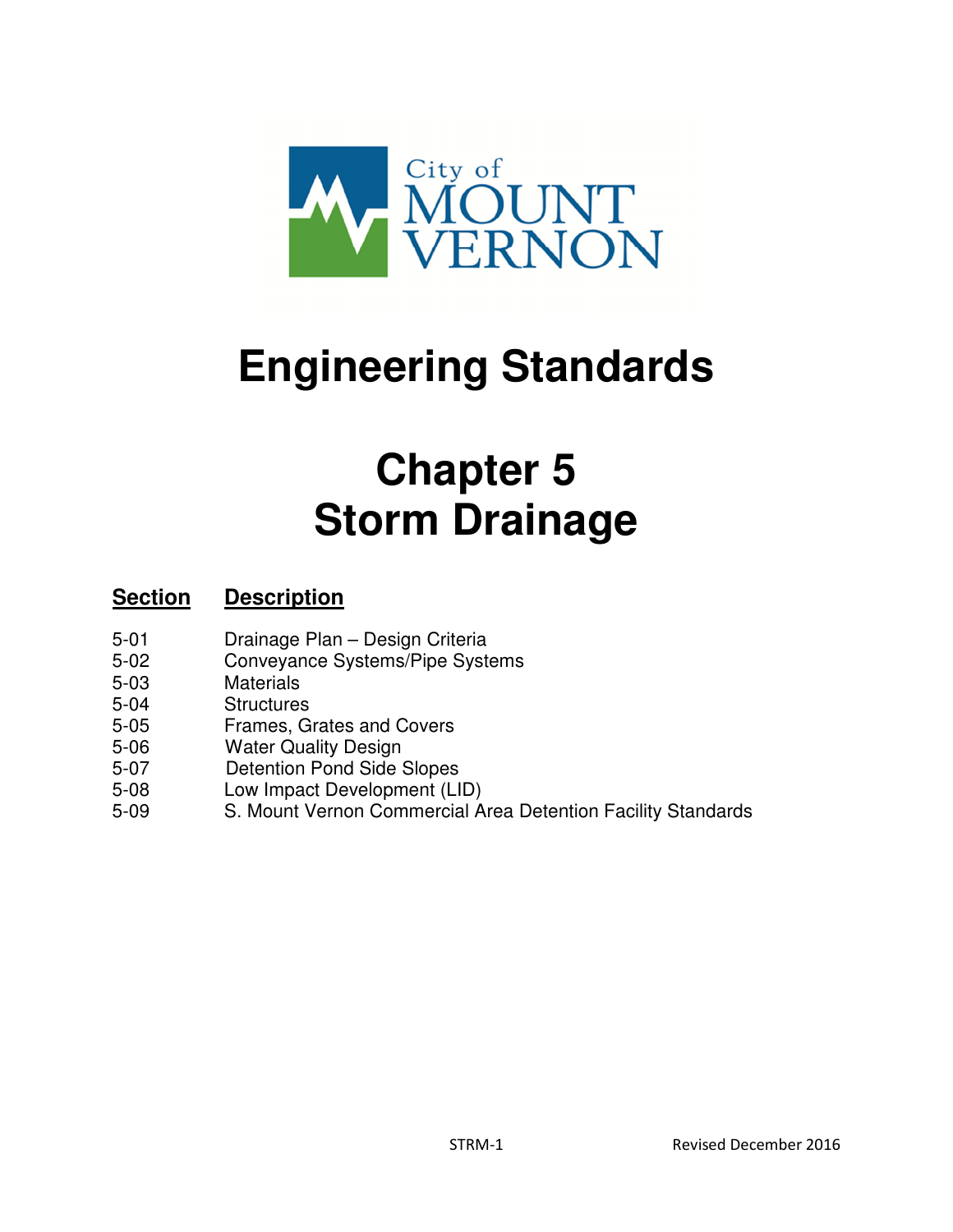### **5-01 Drainage Plan – Design Criteria**

Title 13.33 MVMC, authorizes the Public Works Director, with the approval of the City Council, to develop and implement administrative procedures to administer and enforce the requirements of this chapter.

Drainage facilities for projects shall conform to Title 13.33 MVMC and the Department of Ecology's 2012 Stormwater Management Manual for Western Washington, as currently adopted by the City of Mount Vernon. These contain drainage design criteria and computational methods for sizing storm water facilities, as well as erosion and sediment control methods. In accordance with these requirements, drainage plans for development projects must be submitted to the Engineering Division of the City's Community and Economic Development Department for review and approval.

The Public Works Director, by request only, may allow or disallow a proposed public road project to be designed and constructed in accordance with the WSDOT Runoff Manual approved as equivalent to the DOE Stormwater Management Manual and as approved by the City of Mount Vernon.

Construction, workmanship and materials for drainage facilities for City streets and roads shall conform to Division 7 of the WSDOT/APWA Specifications unless otherwise stated.

Unless otherwise approved, all new detention facilities and water quality facilities that are to be publicly owned and maintained shall be located on tracts or parcels that are dedicated to the city.

The following sections are intended to clarify, revise, or supplement existing code or existing sections of the above-stated manuals.

#### **5-02 Conveyance Systems/Pipe Systems**

| <b>Road Grades</b> | Space between Inlets<br>or Catch Basins |
|--------------------|-----------------------------------------|
| Under 1%           | 150 feet                                |

Spacing between inlets or catch basins: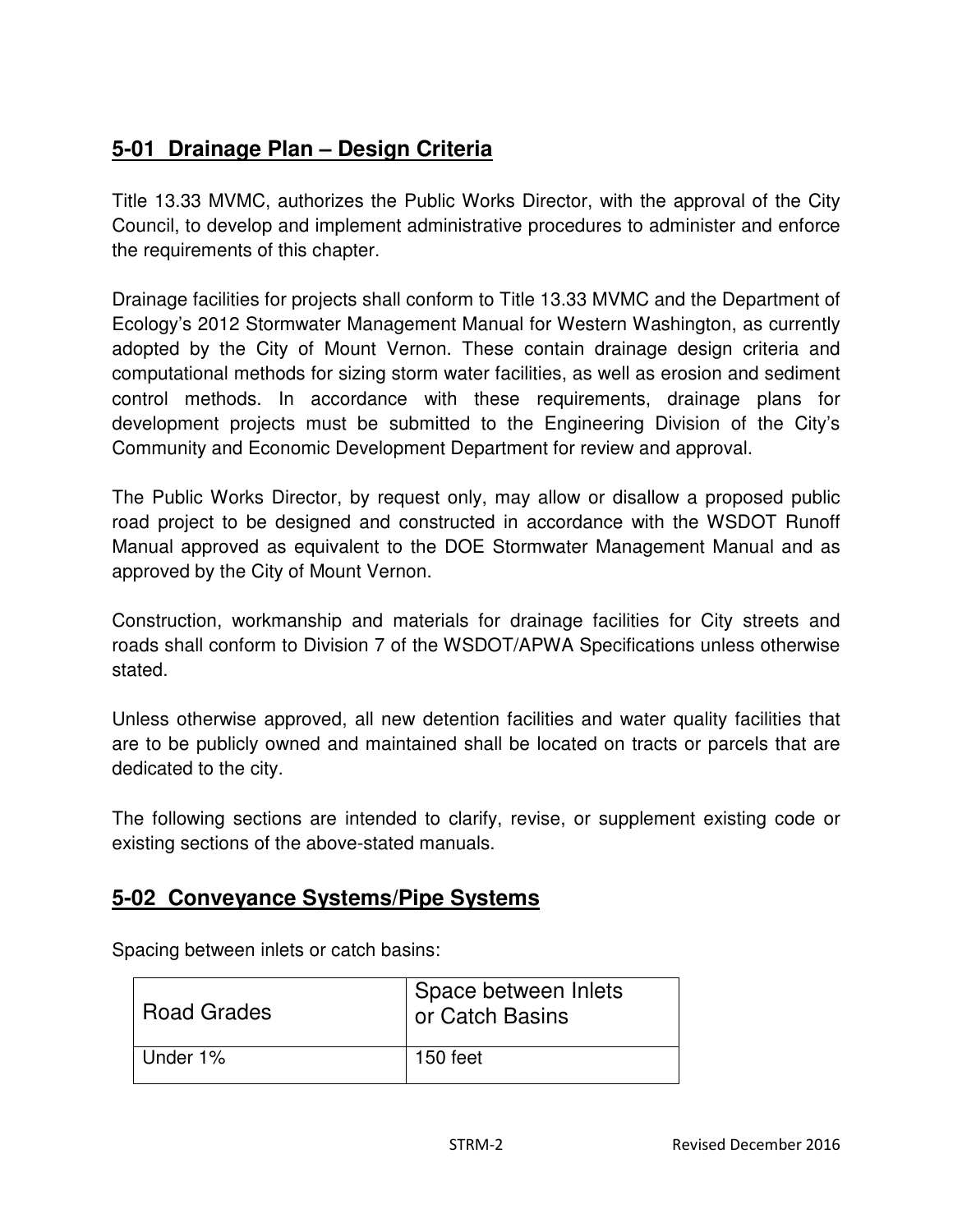| 1% - 3%    | 200 feet |
|------------|----------|
| Greater 3% | 300 feet |

Note: additional structures as needed to confine drainage to the gutter to prevent sheet flow across roadways and intersections.

- a. Storm sewer pipes shall be minimum 12-inch diameter, unless otherwise approved.
- b. Pipes connecting single inlets to main storm sewer by structure, (i.e., catch basins), shall be 12-inch diameter minimum, and single inlets shall be catch basins with sumps.
- c. In general, connections to a pipe system should be made only at catch basins. Wyes or Tees will be allowed on roof/footing/yard drain systems for pipes 8 inches in diameter, or less, with cleanouts upstream of each wye or tee.

#### **5-03 Materials**

The following pipe materials are acceptable:

- 1. Plain concrete pipe (12-inch diameter only for use as driveway culvert) [WSDOT/APWA 9-05.3(1)]
- 2. Reinforced concrete pipe [WSDOT/APWA 9-05.3, 9-05.7]
- 3. Ductile iron (water supply, Class 50 or 52) [WSDOT/APWA 9- 05.13]
- 4. Lined corrugated polyethylene pipe (LCPE)2 [WSDOT/APWA 9- 05.20]
- 5. Polyvinyl chloride (PVC)4 sewer pipe [WSDOT/APWA 9-05.12]
- 6. Solid wall polyethylene pipe (SWPE; also known as HDPE pipe or HDPP)
- a. Pipe Cover

Pipe cover, measured from the finished grade elevation to the top of the outside surface of the pipe, shall be 2 feet minimum. If less than 2 feet of cover, reinforced concrete or ductile iron is required, unless otherwise approved.

Under private drainage easements and privately maintained areas subject to vehicular loading, pipe cover may be reduced if the design considers expected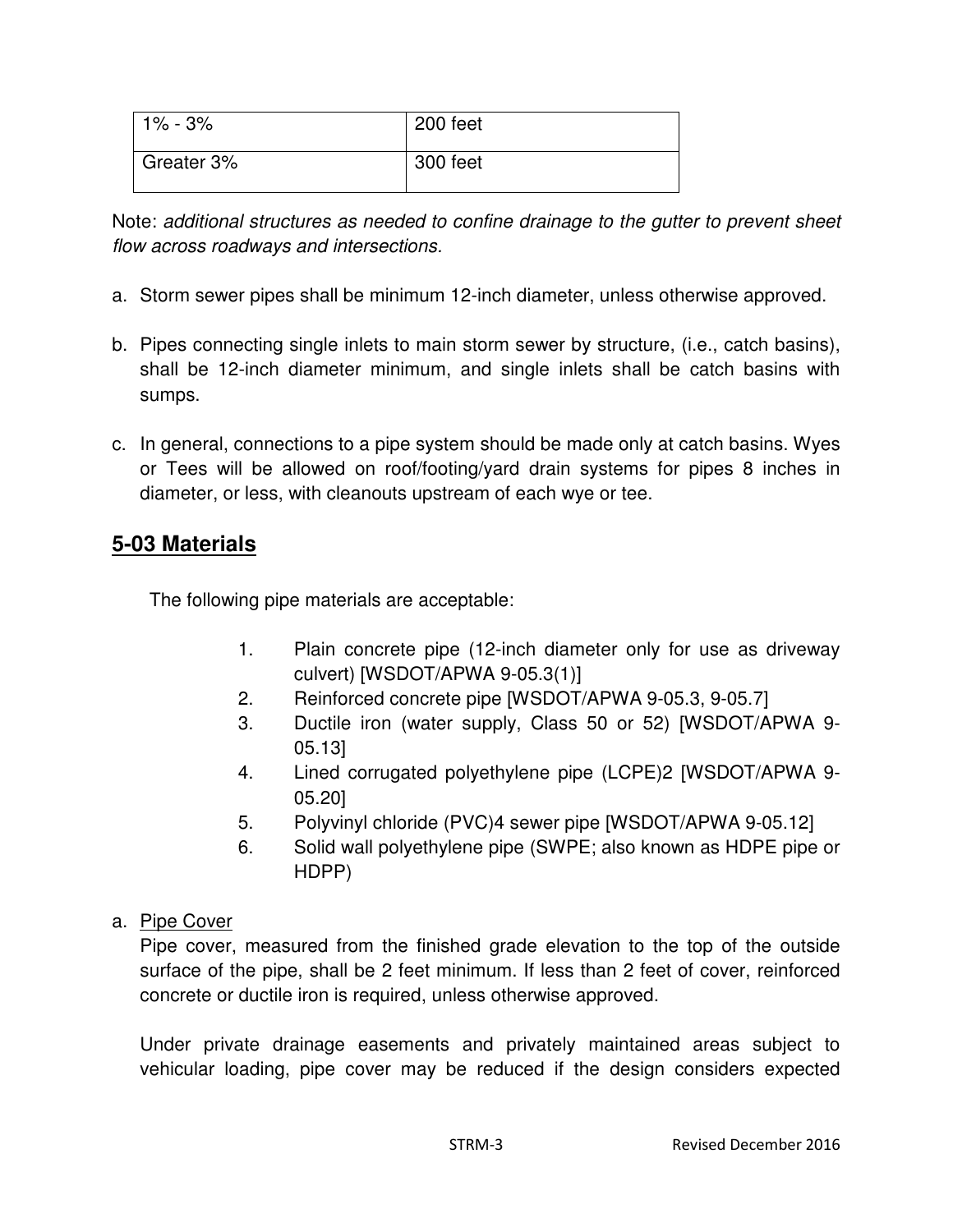vehicle loading and the cover is consistent with pipe manufacturer's recommendations.

b. Storm facility access.

All public catch basins not constructed in the street section, must have an allweather drivable surface. The all-weather drivable surface must be of adequate grade, width and surfacing to allow access by maintenance vehicles.

#### **5-04 Structures**

- a. On storm sewers with depths less than five feet to the invert of the lowest pipe, catch basins may be one of the following:
	- CB Type 1
	- CB Type 1 –L
	- CB Type 2 (48", 54")
	- CB Type 2 (72", 96")
- b. For public storm sewers with depths five feet and over to invert of the lowest pipe, connecting and/or inlet structures shall be CB Type 2 or 1-L.
- c. On new subdivisions with curb and/or sidewalks, adequate measures shall be taken to control surface drainage from yards and roof drains so that sheet flow across roadways and walkways is avoided.
- d. Runoff from roofs and footing drains shall be tight lined and connected to the street storm drainage system. Dispersion and infiltration as permissible by Department of Ecology.

#### **5-05 Frames, Grates and Covers**

- a. When a structure does not function as a surface water receiver, a solid cover shall be used.
- b. Where grade is 4% or greater on vertical curb and gutter, an approved vaned grate shall be used.
- c. A through-curb inlet frame shall be used on arterial roadways where conditions severely limit the effectiveness of a flat surface inlet and where there is a low point within a sag vertical curve.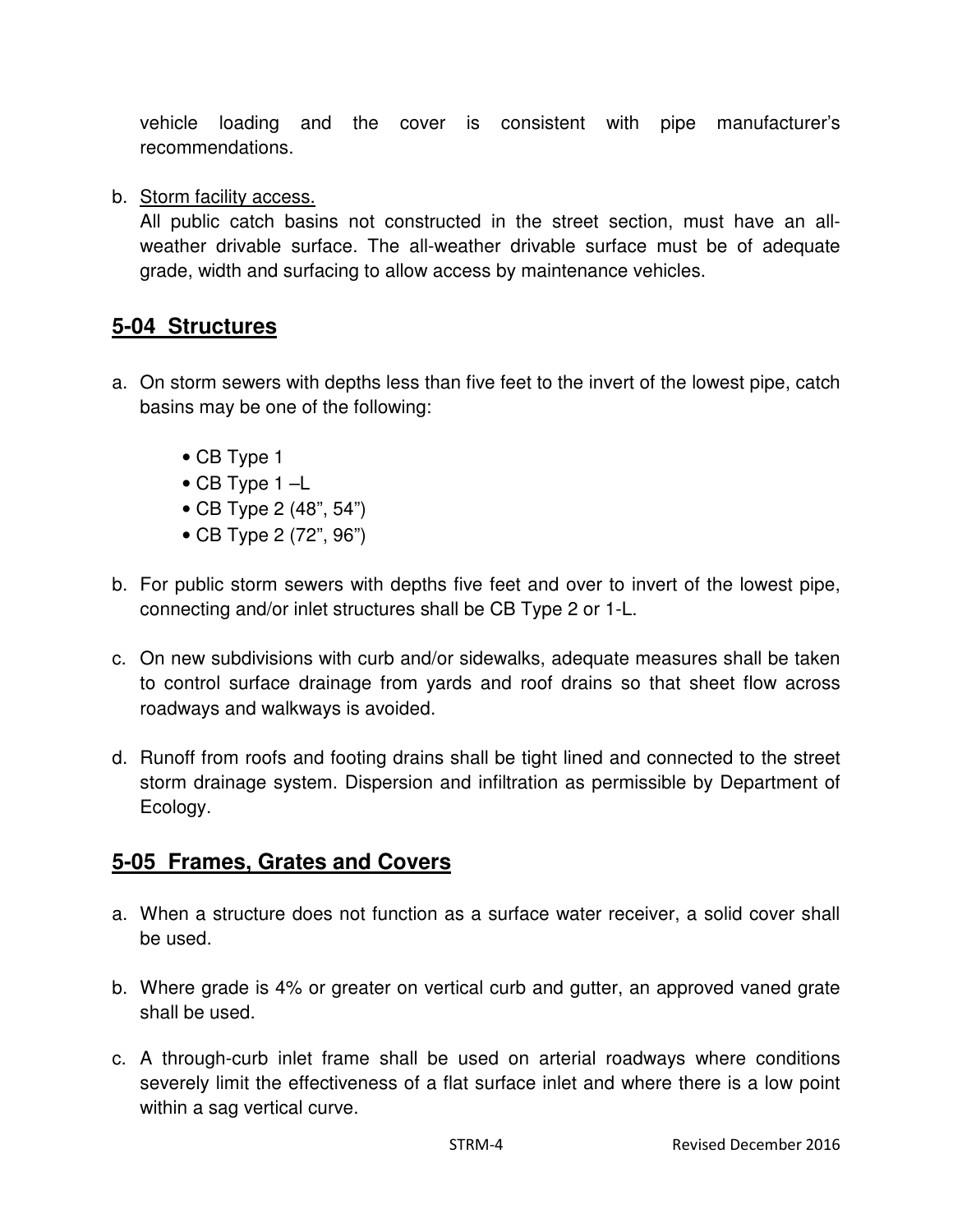- d. On new Type 2 catch basins not serving as inlets and access structures, a round locking ring and solid cover shall be used.
- e. All solid covers and grates shall be secured with 5/8-inch Stainless Steel Socket Head Cap Screws. A coating of anti-seize thread compound shall be applied to the cap screws at time of installation.
- f. Block lettering shall be embossed on the top surfaces of grates and covers as follows:
	- 1. "DRAIN" 3-inch letters on all solid covers.
	- 2. "OUTFALL TO STREAM DUMP NO POLLUTANTS" ½-inch letters on all grates

#### **5-06 Water Quality Design**

Water quality treatment facilities must be provided to remove pollutants from runoff prior to discharge from the subject property as required per MVMC Title 13.33 and Department of Ecology Stormwater Manual, currently adopted by the City.

#### Water Quality Treatment Exemption (Nutrient Control)

Projects discharging into the greater Nookachamps drainage basin are required to provide nutrient control water quality facilities.

The City will consider nutrient generating surfaces (landscaping), separately from conventional pollution generating surfaces.

#### **5-07 Detention Pond Side Slopes**

This section is intended to supplement and clarify the City of Mount Vernon requirements for detention pond side slopes and fencing requirements.

Interior Side Slopes for city maintained storm water facilities must not be steeper than 4H:1V. A perimeter fence is not required for facilities meeting the 4H:1V slopes, however a landscape strip is required. For landscape screening requirements reference MVMC Title 17, Section 93.040

Exemptions from the 4H:1V slope, may be granted for topographic constrains or when large pond volumes are required, provided safety and maintenance issues are addressed and resolved during civil plan review.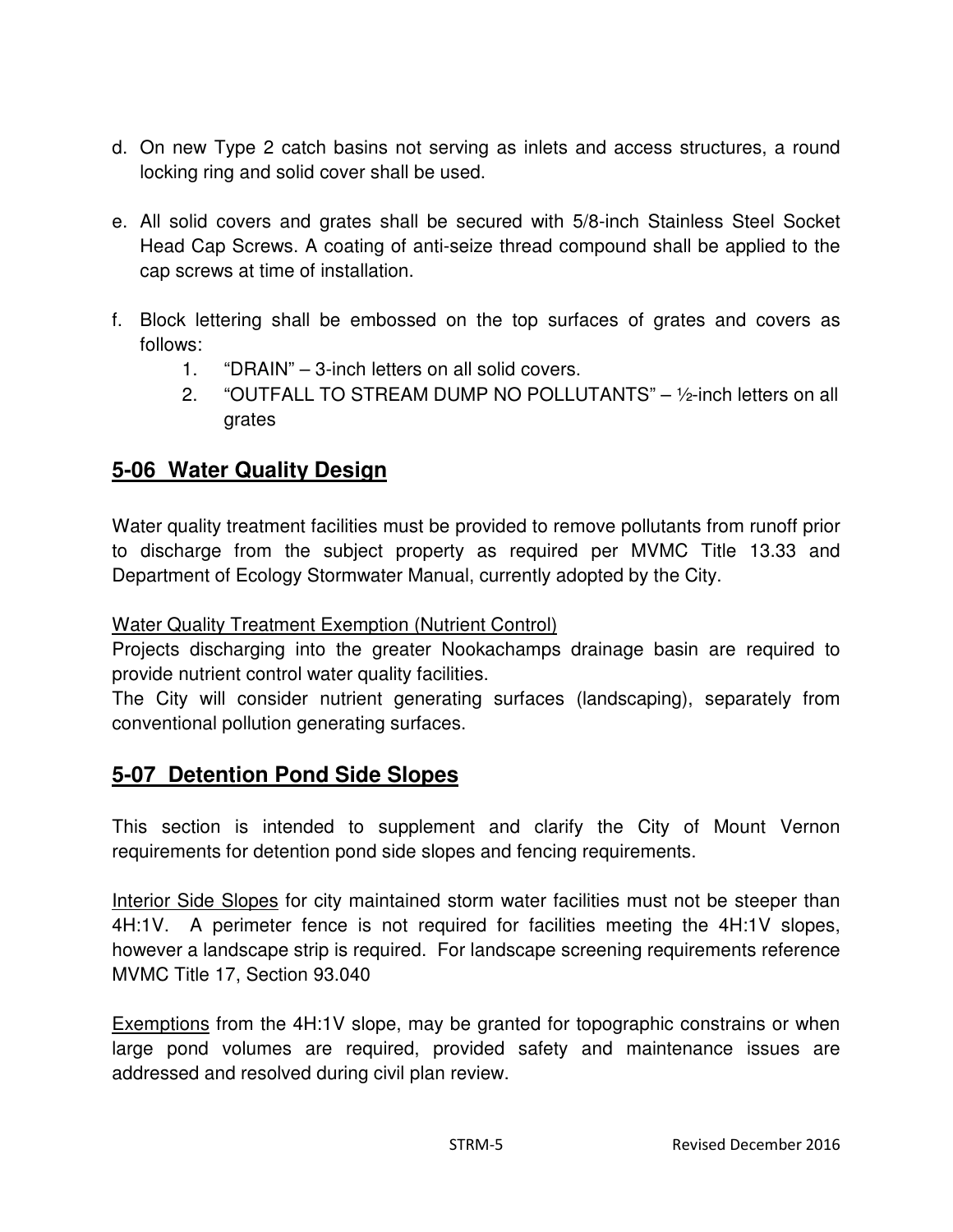- Interior side slopes up to the emergency overflow water surface elevation shall not be steeper than 3H:1V, or where the impoundment is a wall greater than 24 inches in height. A fence need only be constructed for those slopes steeper than 3H:1V
- A perimeter fence is required if more than 10% of the pond side slopes are steeper than 3H:1V
- Pond Walls may be vertical retaining walls, provided:

a) they are constructed of reinforced concrete;

b) a fence is provided along the top of the wall;

c) at least 25% of the pond perimeter will be a vegetated soil slope not steeper than 3H:1V;

- d) the design is stamped by a licensed structural civil engineer
- For private ponds, other retaining walls such as rockeries, masonry unit walls and keystone type wall may be used if designed by an engineer. If the entire pond perimeter is to be retaining walls, ladders should be provided on the walls for safety reasons.

Maintenance for storm water facilities is a priority. As such, during the design and review of these facilities the Development Services Engineering Manager will work very closely with the design Engineer to ensure maintenance concerns such as the following are addressed:

- Minimum 6' setbacks from fences to edge of slopes for mowing of side slopes
- Minimum 6' setbacks from landscape strips to edge of slopes for mowing of side slopes
- Man-gates as necessary for safe and easy access with equipment and maintenance personnel
- Others maintenance concerns as determined by the City's Development Services Engineering Manager in collaboration with the project's design Engineer.

Exterior side slopes shall be no steeper than 2H:1V unless analyzed for stability by a geotechnical engineer.

Fencing shall be 6 feet in height black coated chain link. See WSDOT Standard Plan L-2, Type 1 or Type 3 chain link fence

Fencing Height Exception: The fence may be a minimum of 4 feet in height if the depth of the impoundment (measured from the lowest elevation in the bottom of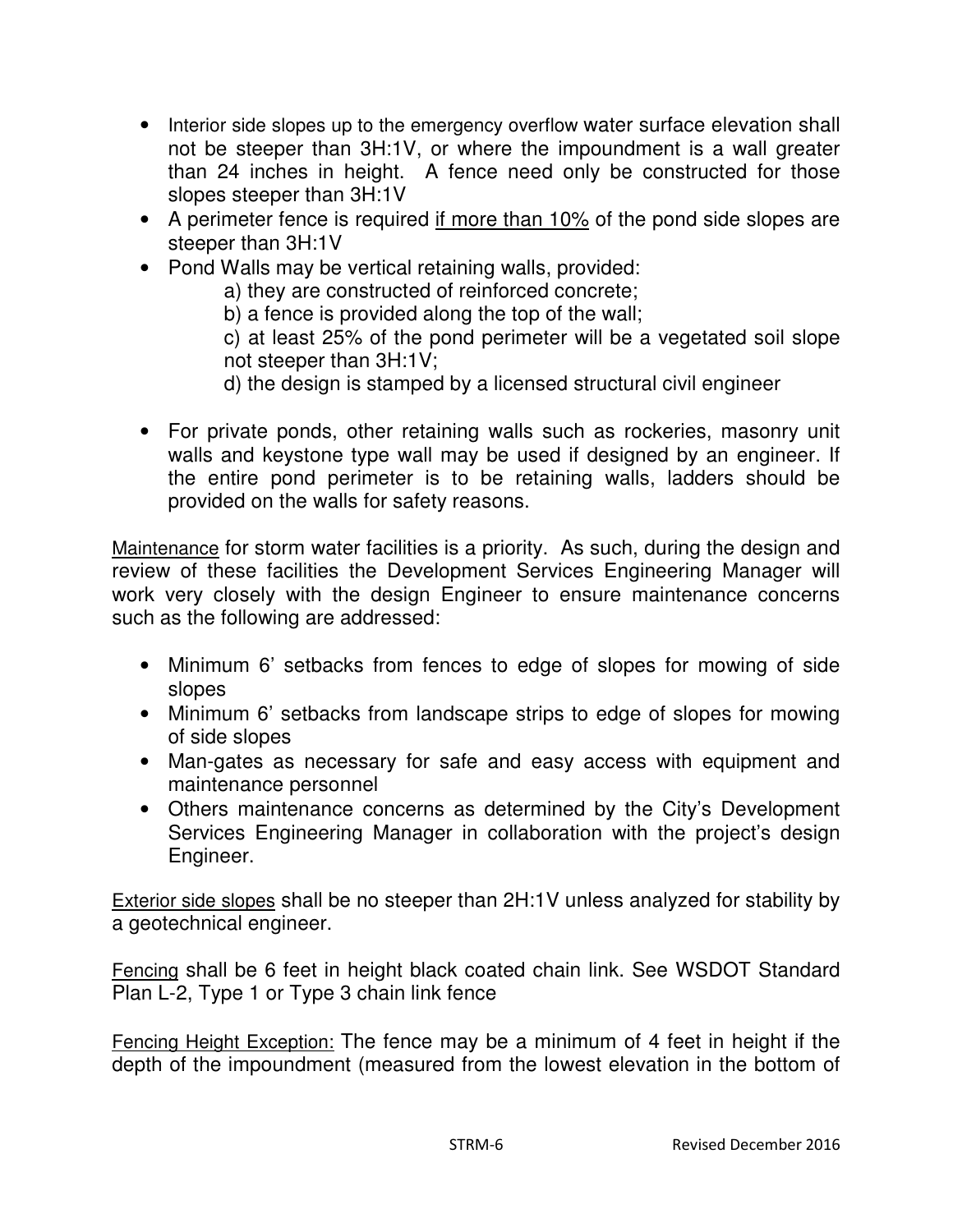the impoundment, directly adjacent to the bottom of the fenced slope, up to the emergency overflow water surface) is 5 feet or less.

Wood Fences are allowed in subdivisions where the fence will be maintained by homeowners associations or adjacent lot owners. Fence maintenance requirements shall be a condition of subdivision final approval, and a statement detailing maintenance responsibilities and requirements must be recorded with the plat.

Wood fences shall have pressure treated posts (ground contact rated) either set in 24-inch deep concrete footings or attached to footings by steel brackets. Rails and fence boards shall be cedar.

Split Rail Fence where only short stretches of the pond perimeter (< 10%) have side slopes steeper than 4H:1V, untreated cedar split rail fences, 4-foot minimum height may be used in place of a standard fence when approved by the Development Services Engineering Manager. Fence maintenance requirements shall be the responsibility of the property owners.

Restrictions: On slopes greater that 40%, no open ponds or biofiltration facilities will be approved. Enclosed tanks will be evaluated on a case-by-case basis with a Geotechnical report provided for review.

For Embankments, Access and other requirements not listed above please reference the most current City of Mount Vernon adopted Department of Ecology Storm Water Manual for Western Washington.

#### **5-08 Low Impact Development (LID)**

The City requires the use of low impact development best management practices (BMPs) in the control of storm water where feasible. Engineered LID facilities shall be designed by a professional civil engineer experienced in LID design.

The Engineer is expected to coordinate with landscapers, Master Gardeners or landscape architects during design and plan review, to ensure the proposed plantings for LID facilities meet the Department of Ecology Stormwater Manual requirements. Plantings for LID facilities are not considered required landscape for project sites, and as such these plans shall be submitted with the civil plans for review and approval by the Development Services Engineering Manager.